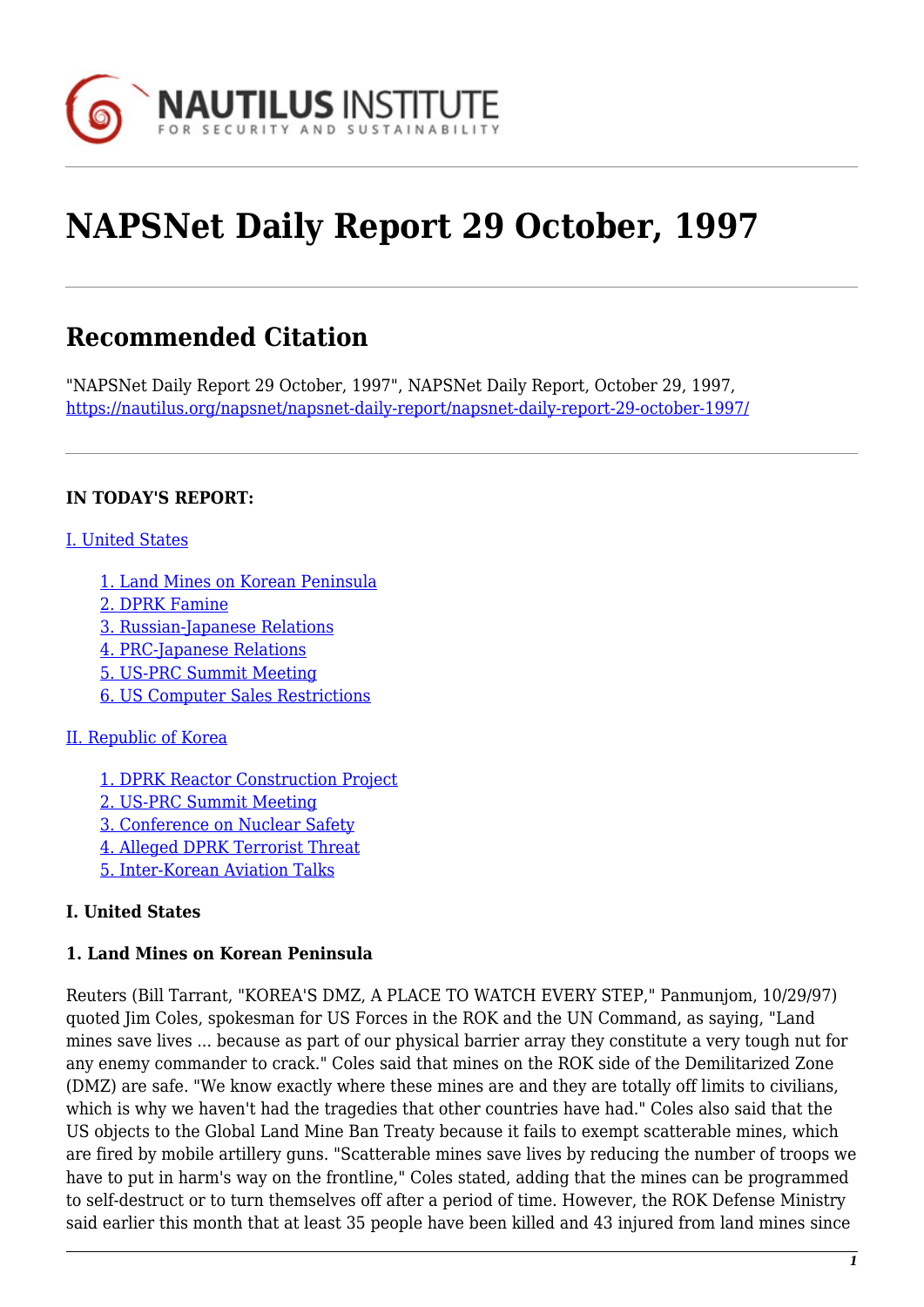1992. Most of the casualties came after heavy rains and flooding washed mines out of the DMZ into civilian farm areas. Yi Daehoon, chief coordinator of the People's Solidarity for Participatory Democracy in Seoul, said that his group is trying to raise public awareness about ROK mine victims. "We think we have to stop using land mines and immediately enter the international treaty and remove the already planted land mines," Yi argued.

#### <span id="page-1-0"></span>**2. DPRK Famine**

The Associated Press (Heidi Brown, "RUSSIA TOWN ATTRACTS NORTH KOREANS," Khasan, Russia, 10/29/97) reported that many DPRK citizens have been crossing over the Tumen River to the Russian town of Khasan in search of jobs, money and food. Mikhail Zhdinovsky, director of Barabash Farm, said conditions were so bleak in the DPRK that DPRK citizens consider it good fortune to be able to work in Russia, despite Russia's own economic woes. However the translator for the DPRK workers on the farm said that reports of the DPRK famine are "exaggerated." He added, "We're having a difficult situation because of the US government. They're doing it on purpose." Anatoly Babkin, head of Khasan Regional Customs, said that the number of DPRK citizens working in Russia is kept "artificially low," since local Russians can not compete with the low salaries for which the DPRK citizens are willing to work. One anonymous Russian border guard said that hungry DPRK guards sometimes cross the Bridge of Friendship at night to ask the Russian soldiers for food.

#### <span id="page-1-1"></span>**3. Russian-Japanese Relations**

The Associated Press ("RUSSIA, JAPAN TO DISCUSS ISLANDS," Moscow, 10/28/97) reported that the Russian Interfax news agency quoted Sergei Yastrzhembsky, spokesman for Russian President Boris Yeltsin, as saying Tuesday that Yeltsin and Japanese Premier Ryutaro Hashimoto will meet this weekend in the southeastern city of Krasnoyarsk to discuss ways to jointly develop the disputed Kuril Islands. Meanwhile the ITAR-Tass news agency reported Tuesday that Yeltsin also is scheduled to visit the PRC on November 9-11 to meet with top PRC leaders for talks on expanding political ties between the two nations.

# <span id="page-1-2"></span>**4. PRC-Japanese Relations**

The Associated Press ("CHINESE PREMIER TO VISIT JAPAN," Beijing, 10/28/97) reported that the PRC Foreign Ministry announced Tuesday that Premier Li Peng will visit Japan November 11-16 for meetings with Japanese Emperor Akihito and Prime Minister Ryutaro Hashimoto. The talks are aimed at promoting better relations.

# <span id="page-1-3"></span>**5. US-PRC Summit Meeting**

The New York Times (John M. Broder, "CLINTON, JIANG AGREE TO CREATE D.C.-BEIJING HOTLINE," Washington, 10/29/97) and the Associated Press ("CLINTON QUIETLY WELCOMES JIANG; LEADERS REVIEW SUMMIT AGENDA," Washington, 10/29/97) reported that US President Bill Clinton and PRC President Jiang Zemin agreed Tuesday night to establish a round-the-clock telephone line between Washington and Beijing as a concrete sign of warming relations between the two powers. US officials said that Clinton and Jiang are expected to sign an agreement Wednesday to encourage the sale of US technology to help the PRC meet its energy needs. Clinton is also expected to certify that the PRC has stopped supplying nuclear materials and weapons to Iran and Pakistan. US Secretary of State Madeleine Albright said that the agenda for the Clinton-Jiang summit includes limiting the spread of weapons technology, broadening US-PRC military contacts, curbing global crime and addressing trade friction.

The Washington Post carried an opinion article by three US Congressmen (Edward J. Markey,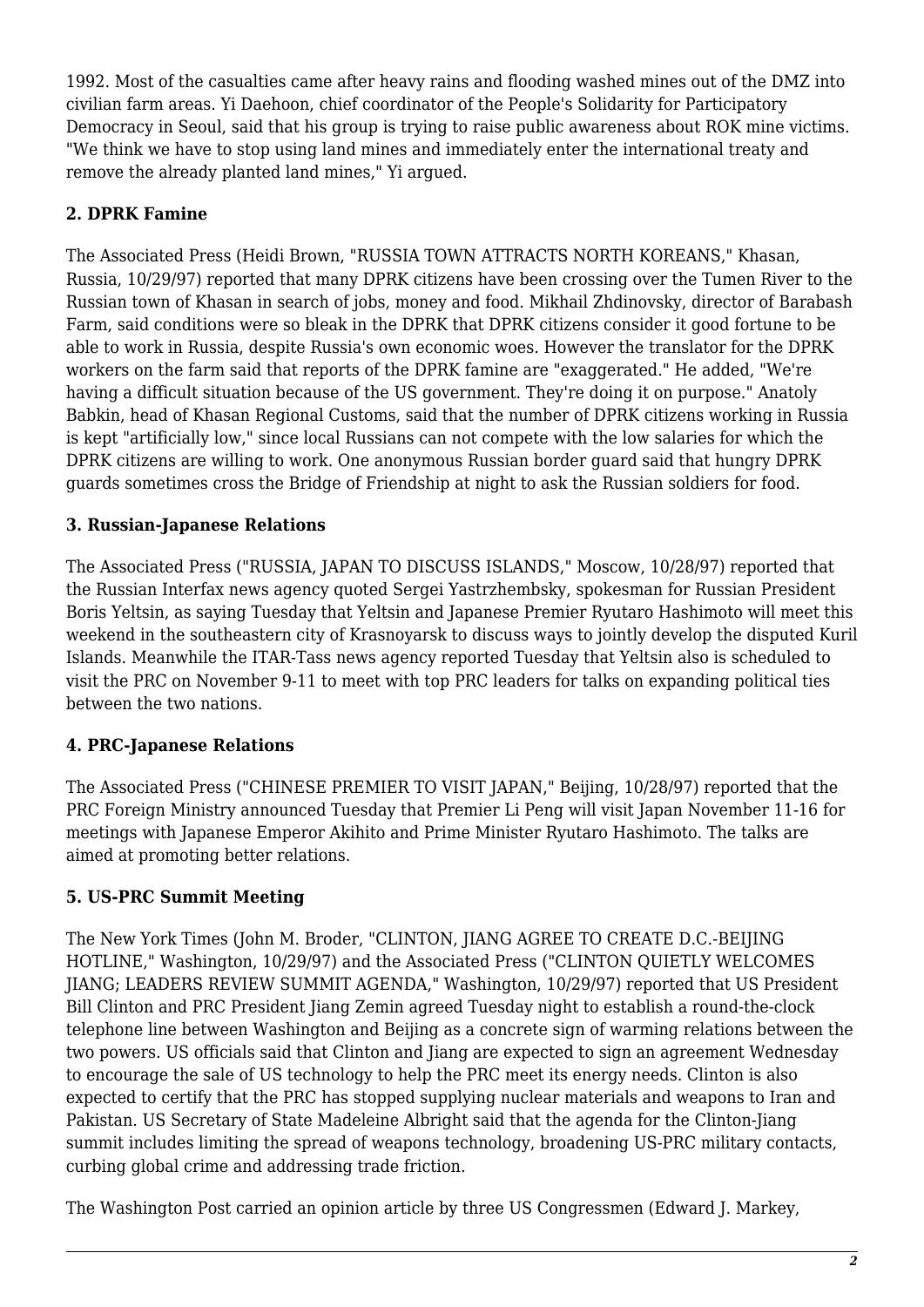Benjamin A. Gilman and Christopher Cox, "CHINA AND NUCLEAR TRAFFICKING," 10/29/97, A23) which argued that "providing access to American technologies [to the PRC] that could end up assisting Iran's nuclear weapons programs would constitute an intolerable risk to U.S. national security." The article said that "Communist China's nuclear, chemical, biological and missile proliferation has made it the Wal-Mart of international nuclear commerce." The article maintained that the PRC "has continually failed to live up to its promises" to halt its sales of nuclear technology to states such as Pakistan and Iran. The article called on the PRC to join the Nuclear Suppliers' Group, cease all proliferation of weapons of mass destruction, and follow through with its promise to implement an export controls. The article concluded that, if President Bill Clinton "certifies China as a nonproliferator, despite the record we have outlined and without a demonstrated change of behavior on the part of Beijing, he will have eviscerated U.S. nonproliferation policy and compromised U.S. national security."

<span id="page-2-0"></span>**6. US Computer Sales Restrictions** The New York Times (Jeff Gerth, "CONGRESS MOVES TO RESTRICT COMPUTER EXPORTS," Washington, 10/29/97) reported that the US Congress plans to introduce legislation that would require computer manufacturers to check with the government before selling certain powerful computers to countries like the PRC and Russia. It also requires more federal monitoring of exports of high- performance computers. Gary Milhollin, director of the Wisconsin Project on Nuclear Arms Control, said, "This amendment is desperately needed, as shown by the recent disclosures on acquisitions by Russia and China, and would put the burden back on the government to control exports instead of letting companies make that decision." [Ed. note: See "US-Russia Computer Sale Conflict" in the US Section of the October 28 Daily Report.] However, US National Security Adviser Samuel Berger, in a letter to congressional leaders, argued that the executive branch, not Congress, should be able to adjust the controls, "given the rapid pace of technological change." William Reinsch, the under secretary of commerce for export administration, said that while no decision has been made, "there is a good possibility the president will veto the bill."

# <span id="page-2-1"></span>**II. Republic of Korea**

# <span id="page-2-2"></span>**1. DPRK Reactor Construction Project**

The ROK and the US reportedly disagree on whether the two sides reached a "1994 understanding" on paying for the DPRK light-water reactor construction project. Former ROK foreign minister Han Sung-joo and other ROK officials flatly deny that such an understanding exists. US Deputy Secretary of State Strobe Talbott will fly into Seoul on November 13 for a two-day visit during which he will meet with ROK President Kim Young-sam and ROK Foreign Minister Yoo Chong-ha mainly to exchange views on burden-sharing for the multi-billion-dollar reactor project. Talbott is likely to contend that Washington cannot make financial contributions to the reactor project because it is leading efforts to offer heavy oil to the DPRK under the 1994 "Agreed Framework." Meanwhile, ROK officials are preparing to work out their own rationale about why the US should play a key financial role in or lead fund-raising efforts for the reactor project. The Korean Peninsula Energy Development Organization (KEDO), the international consortium responsible for the reactor construction project, is scheduled to convene an executive council meeting in Tokyo on October 30- 31 in an effort to reach an agreement on the total cost of the reactor project and to launch talks on sharing the expenses. (Korea Times, "TALBOTT LIKELY TO BULLY SEOUL, TOKYO INTO LWR BURDEN-SHARING FOR NK," 10/29/97)

Officials from the ROK, Japan and the US will meet in Tokyo Thursday to discuss how to share the more than US\$5 billion cost of the DPRK light-water reactor construction project. During the 11th executive board meeting of the Korean Peninsula Energy Development Organization (KEDO), they will try to narrow their differences on the rough order of magnitude (ROM) for the construction of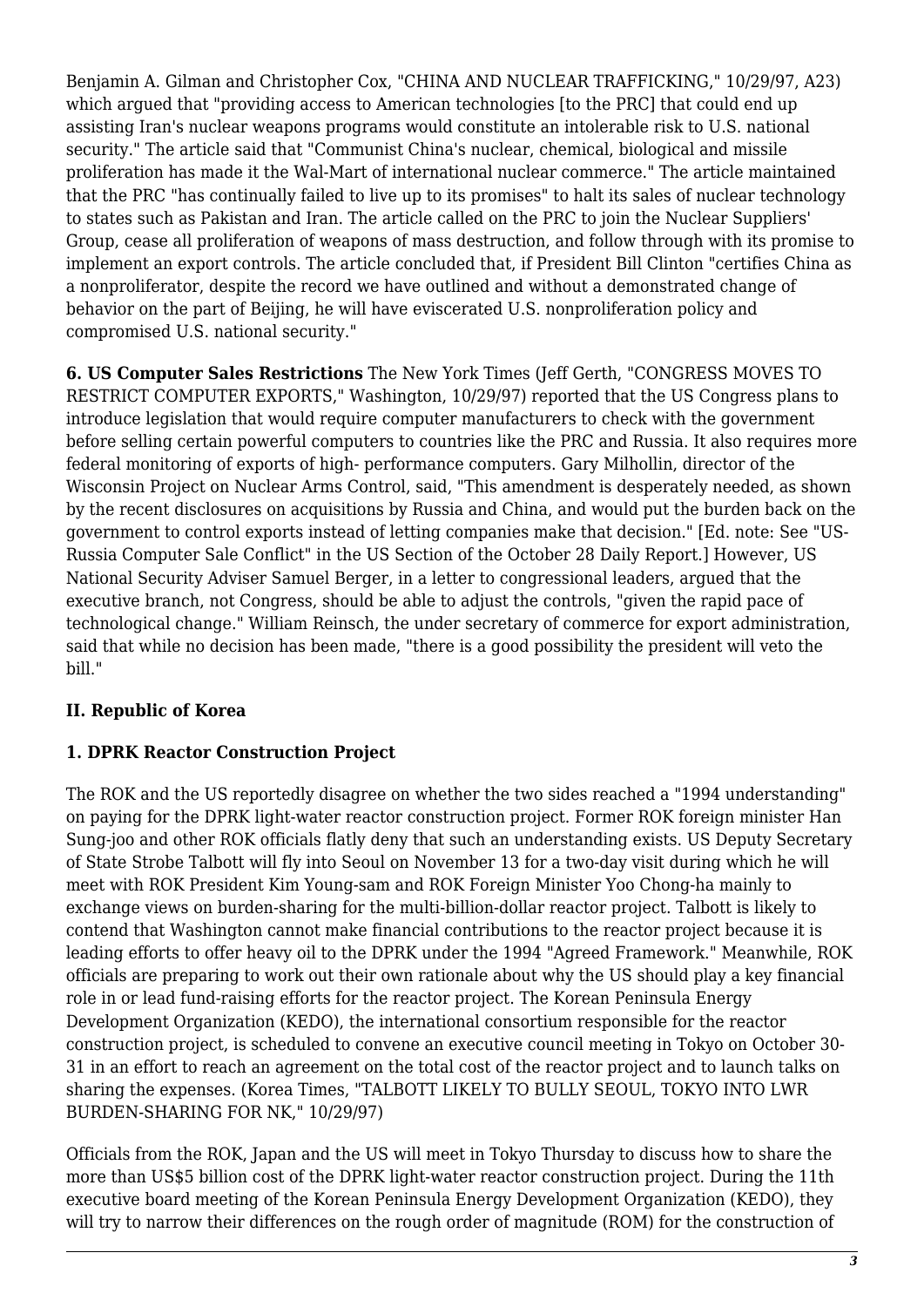the light-water nuclear reactors in Sinpo, DPRK, an ROK official said. KEDO's prime contractor, the ROK Electric Power Corporation, has produced the ROM, which Japan views as being too high, he said. (Korea Herald, "KEDO MEETING TO TACKLE COST SHARING," 10/29/97)

# <span id="page-3-0"></span>**2. US-PRC Summit Meeting**

US State Department spokesman James Rubin said Monday that the US will ask PRC President Jiang Zemin to join in an effort to re-start the four-party. Prospects for the four-party peace talks will "have some prominence" during Jiang's visit to Washington, he said. The DPRK is demanding that the withdrawal of US troops from the ROK be included on the agenda, a move that ROK officials have dismissed as a tactic to stall the opening of formal negotiations. The talks are not expected until after the ROK's presidential election set for December. (Korea Times, "US TO ENLIST CHINA IN BID TO RE-START KOREA TALKS," 10/29/97)

#### <span id="page-3-1"></span>**3. Conference on Nuclear Safety**

An ROK Foreign Ministry official said that about 80 government officials and private experts from 19 countries and three international agencies will attend an international conference in Seoul Thursday to discuss cooperation in enhancing nuclear safety in Asia. Agenda items for the second regional nuclear conference will include safety of nuclear facilities, safe management of radioactive waste, nuclear compensation systems, and the establishment of a nuclear safety consultative body for Asia. According to ROK ministry figures, 85 of the 444 nuclear units in operation around the world are located in Asia, including 53 in Japan, 12 in the ROK, six in Taiwan and three in the PRC. (Korea Herald, "SEOUL TO HOST CONFERENCE ON NUCLEAR SAFETY IN ASIAN REGION," 10/29/97)

# <span id="page-3-2"></span>**4. Alleged DPRK Terrorist Threat**

ROK Home Minister Cho Hae-nyoung, presiding over an inter-ministry meeting Tuesday, called for enhanced preparedness against terrorism, saying that the DPRK might try to instigate trouble in the ROK during the presidential election period. Officials from the National Police Agency (NPA) said that it will soon prepare measures to protect major presidential candidates from terrorism. (Korea Herald, "GOVERNMENT PREPARES FOR POSSIBLE NORTH KOREAN TERROR," 10/29/97)

#### <span id="page-3-3"></span>**5. Inter-Korean Aviation Talks**

A spokesman from the Ministry of Transport and Communication said that the ROK and DPRK signed a letter of understanding Tuesday in New Delhi to permit flights through the Pyongyang flight information region. The agreement allows ROK civil airlines to use routes that go through DPRK airspace beginning April 23 of next year. The two sides will also establish a hot-line through Panmunjom in November and a reserve satellite link by the end of next January. (Chosun Ilbo, "SOUTH-NORTH FIR ACCORD SIGNED," 10/29/97)

The NAPSNet Daily Report aims to serve as a forum for dialogue and exchange among peace and security specialists. Conventions for readers and a list of acronyms and abbreviations are available to all recipients. For descriptions of the world wide web sites used to gather information for this report, or for more information on web sites with related information, see the collection of [other](http://www.nautilus.org/napsnet/resources.html) [NAPSNet resources.](http://www.nautilus.org/napsnet/resources.html)

We invite you to reply to today's report, and we welcome commentary or papers for distribution to the network.

Produced by [the Nautilus Institute for Security and Sustainable Development](http://www.nautilus.org/morenaut.html).

Wade L. Huntley: [napsnet@nautilus.org](mailto:napsnet@nautilus.org)